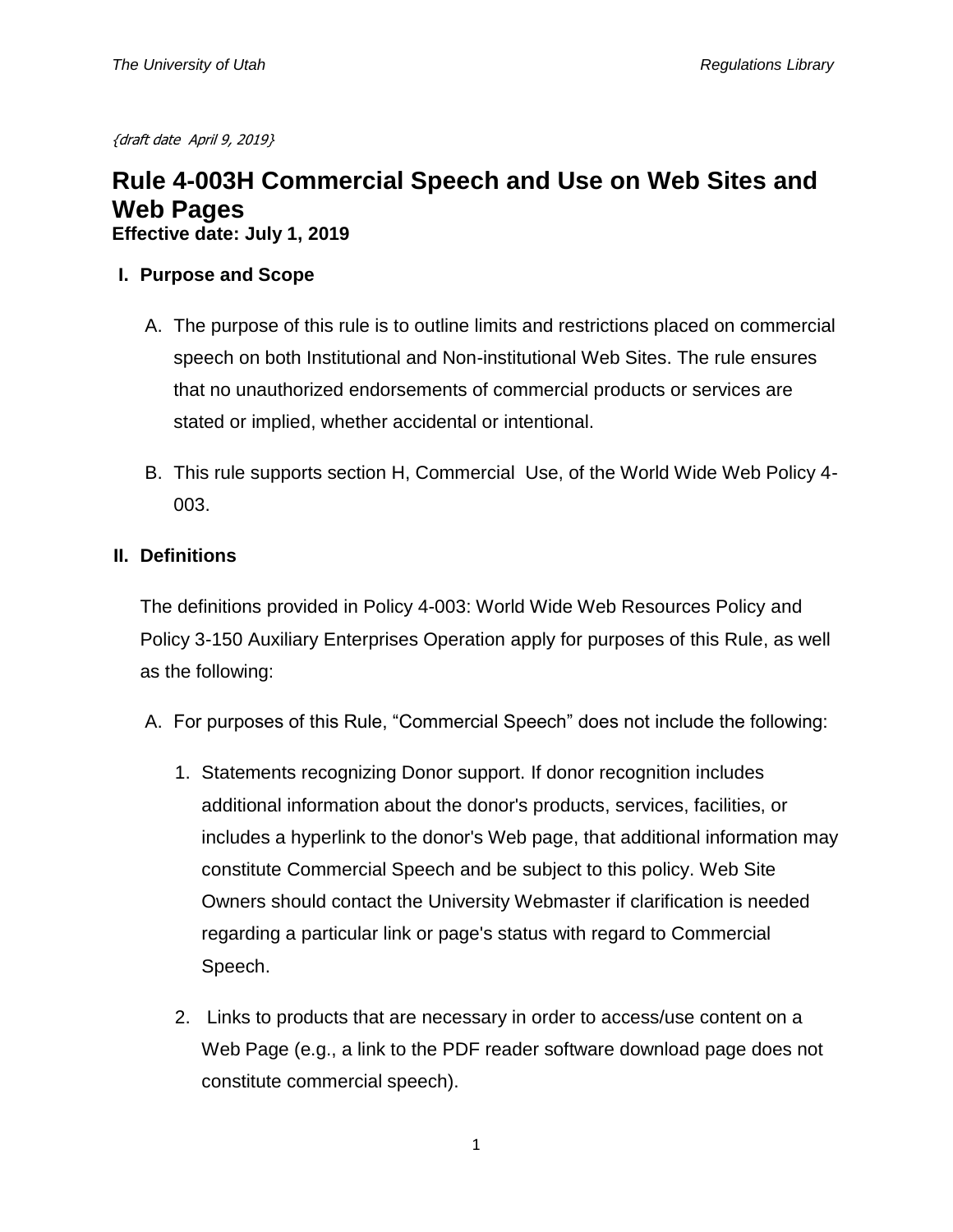3. Links from a University Web page to commercial sites if the sole purpose of the links is pedagogical (e.g., if an academic department's Web page contains links to commercial sites, the links do not constitute commercial speech when the links' purpose is to provide students with good and bad Web design examples).

#### **III. Rule**

- A. Non-institutional Web Sites may not be used for commercial purposes or contain Commercial Speech.
	- 1. The Web Site Owner is solely responsible for the content of a Noninstitutional Web Site. The views, opinions and conclusions expressed on such pages are those of the Web Site Owner and not necessarily those of the University of Utah; however, as specified in the University Information Resources Policy [\(Policy 4-002\)](https://regulations.utah.edu/it/4-002.php), the University reserves the right to remove from any University Web server any page that is found to be in violation of the law or university policies.
	- 2. University of Utah resources may not be used to create Web Sites or Web Pages primarily for personal business or personal commercial gain.
- B. Auxiliary Enterprises (identified in [Policy 3-150,](https://regulations.utah.edu/administration/3-150.php) [R550,](https://higheredutah.org/policies/r550-auxiliary-enterprises-operation-and-accountability/) and [R555\)](https://higheredutah.org/policies/r555-providing-facilities-goods-and-services-in-competition-with-private-enterprise/) and Web publications governed by the Publications Council or Student Broadcast Council (Policy 6-401) are authorized to use web properties for commercial use, transactions and speech related to the Organizational Unit's service mission, but must comply with related policies, rules and guidelines for appropriateness, security and privacy.
- C. Institutional Web Sites not associated with Organizational Units designated as an Auxiliary Enterprises are permitted to contain Commercial Speech only if: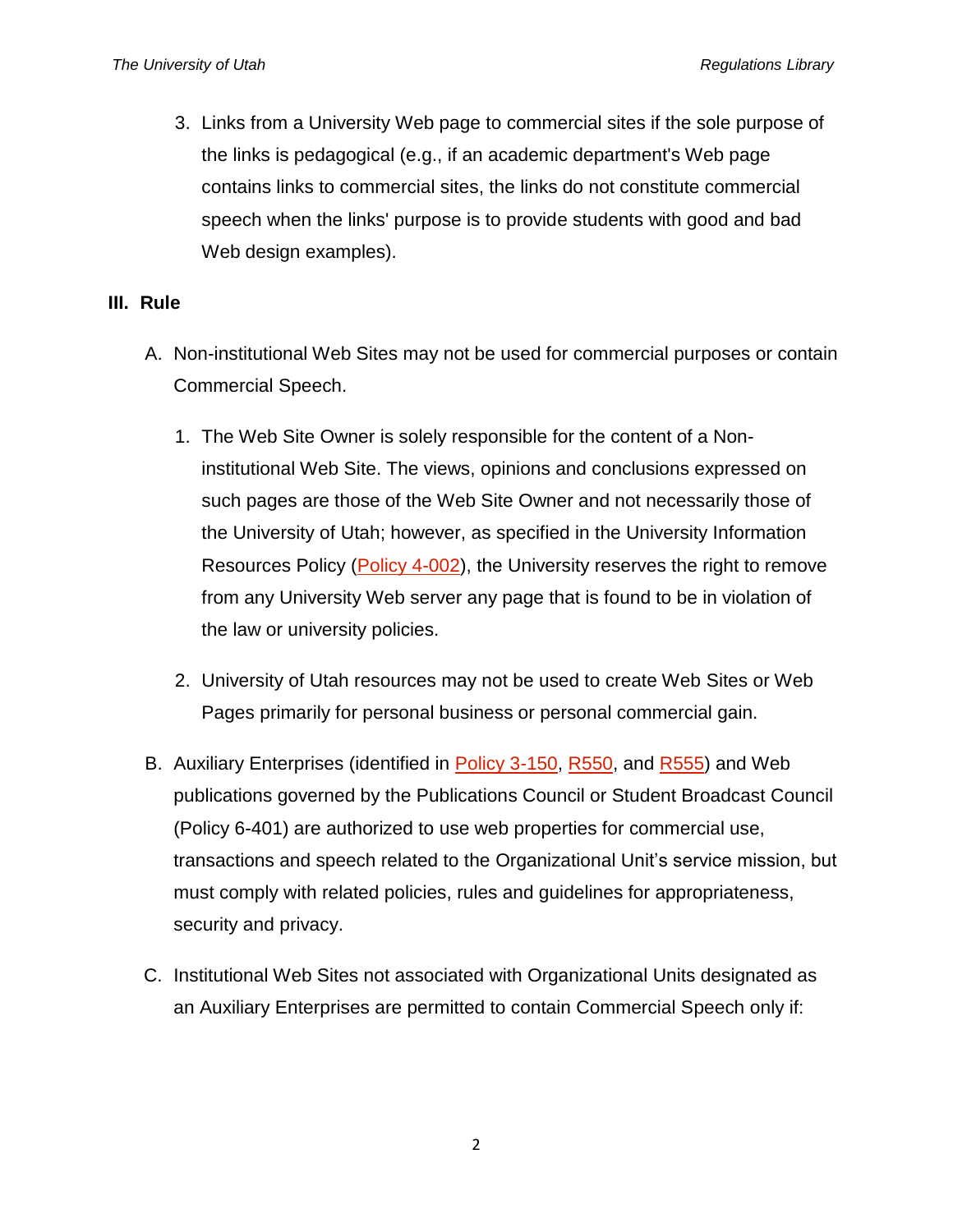- 1. the Web Site Owner or Publisher is authorized by Enterprise Web Advisory Council (EWAC) to have Commercial Speech on its Institutional Web Site, and
- 2. the Commercial Speech directly relates to the educational or service mission of the Web Site Owner, the Publisher or the Organizational Unit.
- D. Prior to entering any contract to post Commercial Speech or a hyperlink to Commercial Speech on an Institutional Web page, an Organizational Unit must ensure the contract for such advertising:
	- 1. receives approval from the President, the President's designee, or the University Publications Council; and
	- 2. is reviewed by the University Office of General Counsel and the University Accounting Contract and Grant Analyst for legal and financial issues; and
	- 3. is non-exclusive and is limited to no more than a one (1) year commitment, absent approval by the President or the President's designee.

*[Note: Parts IV-VII of this Regulation (and all other University Regulations) are Regulations Resource Information – the contents of which are not approved by the Academic Senate or Board of Trustees, and are to be updated from time to time as determined appropriate by the cognizant Policy Officer and the Institutional Policy Committee, as per Policy 1-001 and Rule 1-001.]*

## **IV. Rules, Procedures, Guidelines, Forms and other Related Resources**

- A. Rules [Reserved]
- B. Procedures [Reserved]
- C. Guidelines [Reserved]
- D. Forms [Reserved]
- E. Related Resources [Reserved]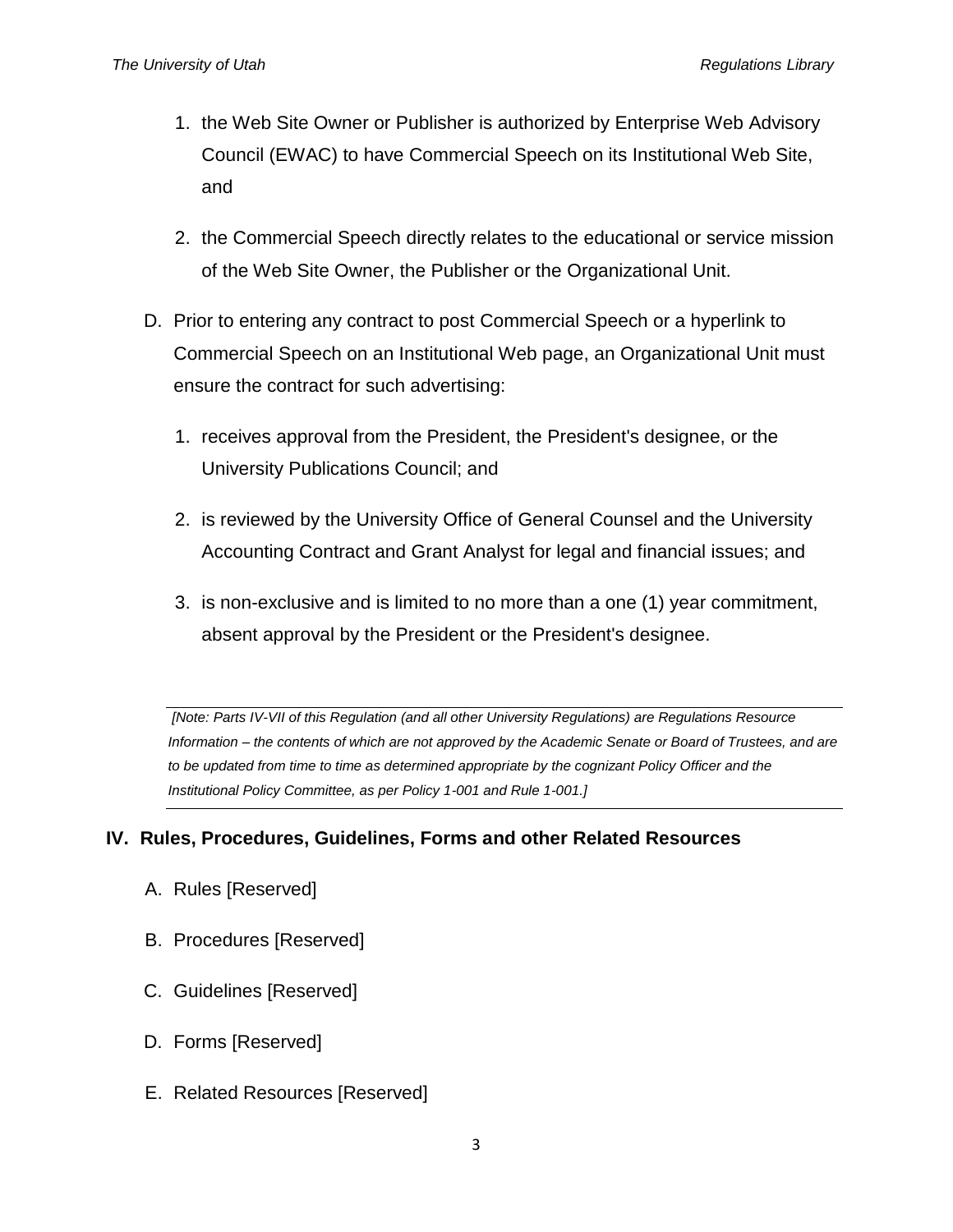#### **V. References**

- A. [Policy 3-150:](https://regulations.utah.edu/administration/3-150.php) Auxiliary Enterprises Operation
- B. [Policy 4-002](https://regulations.utah.edu/it/4-002.php) University Information Resources Policy
- C. [Policy 6-401](https://regulations.utah.edu/academics/6-401.php) Publications Council or Student Broadcast Council
- D. [R550,](https://higheredutah.org/policies/r550-auxiliary-enterprises-operation-and-accountability/) Auxiliary Enterprises Operation and Accountability (Utah State Board of Regents Rule)
- E. [R555,](https://higheredutah.org/policies/r555-providing-facilities-goods-and-services-in-competition-with-private-enterprise/) Providing Facilities, Goods and Services in Competition with Private Enterprise (Utah State Board of Regents Rule)

## **VI. Contacts**

The designated contact officials for this Rule are

- A. Policy Owner (primary contact person for questions and advice): Deputy Chief Information Officer, 801-581-3100
- B. Policy Officer: Chief Information Officer, 801-581-3100

These officials are designated by the University President or delegee, with assistance of the Institutional Policy Committee, to have the following roles and authority, as provide in University Rule 1-001:

*"A 'Policy Officer' will be assigned by the President for each University Policy, and will typically be someone at the executive level of the University (i.e., the President and his/her Cabinet Officers). The assigned Policy Officer is authorized to allow exceptions to the Policy in appropriate cases…" "The Policy Officer will identify an 'Owner' for each Policy. The Policy Owner is an expert on the Policy topic who may respond to questions about, and provide interpretation of the policy; and will typically be someone reporting to an executive level position (as defined above), but may be any other person to who the President or a Vice President has delegated such authority for a specified area of University operations. The Owner has primary responsibility for maintaining the relevant portions of the Regulations Library… [and] bears the responsibility for determining –requirements of particular Policies…." University Rule 1-001-III-B & E*

#### **VII. History**